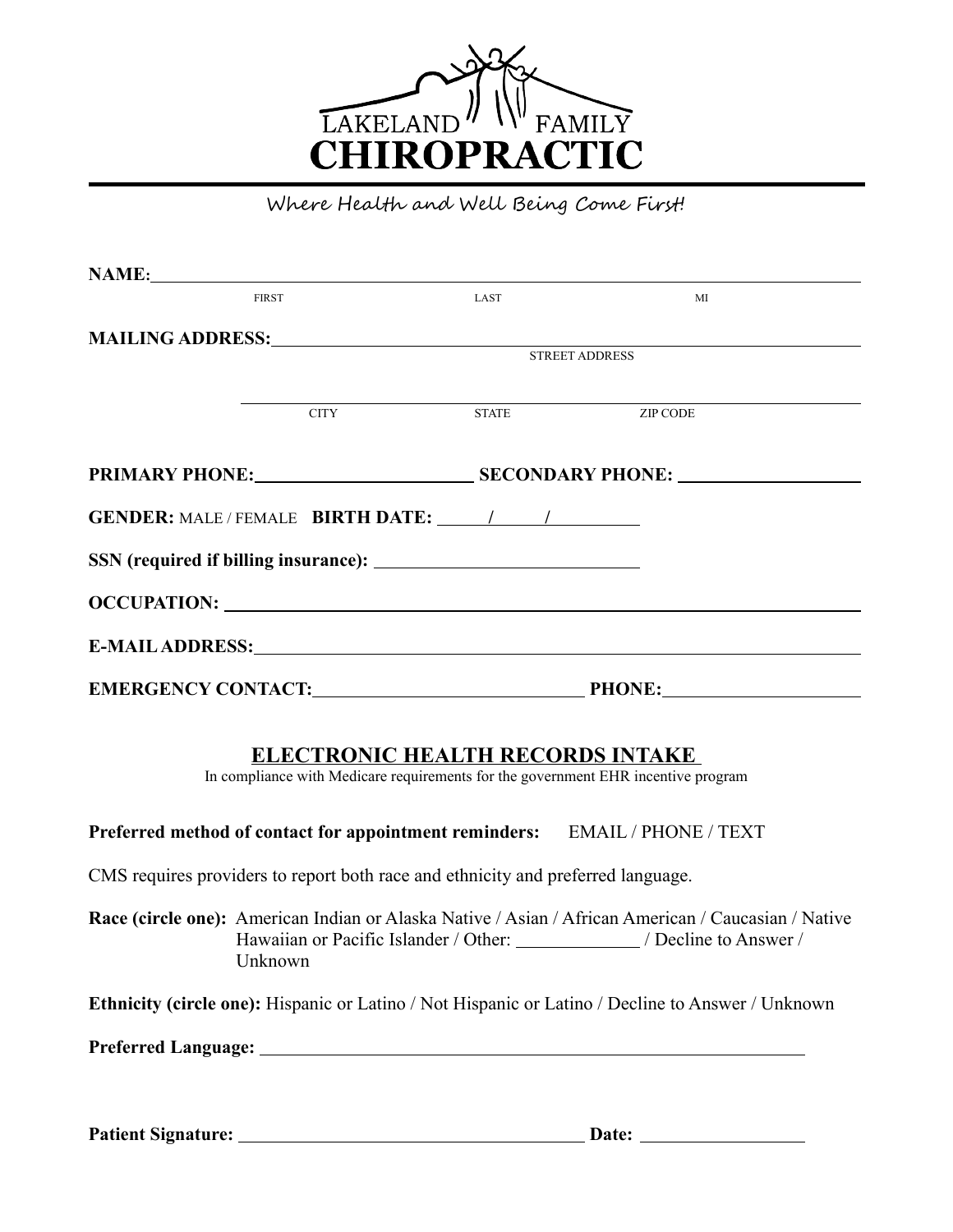# **PAST TRAUMAS / SURGERIES**

APPROXIMATE DATE:

APPROXIMATE DATE:

**GENERAL SYMPTOMS OR CONDITIONS**

CIRCLE ANY YOU CURRENTLY HAVE OR HAD IN THE PAST

HEADACHES BLOOD DISORDERS LOSS OF SLEEP

HEART CONDITIONS EAR INFECTIONS OTHER

DIZZINESS CANCER BREATHING PROBLEMS ALLERGIES VISUAL PROBLEMS DIGESTIVE PROBLEMS DIABETES HEARING PROBLEMS MENSTRUAL PROBLEMS

**FAMILY HISTORY**

CIRCLE ALL THAT APPLY

| <b>CURRENT MEDICATIONS</b><br>Please List |               |                                                                                                      |                  |                         |
|-------------------------------------------|---------------|------------------------------------------------------------------------------------------------------|------------------|-------------------------|
|                                           |               | Please Explain: 1999 and 2008 and 2010 and 2010 and 2010 and 2010 and 2010 and 2010 and 2010 and 201 |                  |                         |
|                                           | <b>CANCER</b> | CARDIOVASCULAR                                                                                       | <b>PULMONARY</b> | <b>GASTROINTESTINAL</b> |

Name \_\_\_\_\_\_Dosage\_\_\_\_\_\_\_\_\_\_\_\_\_\_\_\_\_\_\_\_\_\_\_\_\_\_\_\_\_\_\_\_

Known Drug Allergies: University of the University of the University of the University of the University of the University of the University of the University of the University of the University of the University of the Un

### **PLEASE ANSWER THE FOLLOWING QUESTIONS: FEMALE PATIENTS**

**Are you pregnant or any chance you may be: \_\_\_\_YES\_\_\_\_NO**

Name Dosage

**The exam your doctor has ordered uses Ionizing radiation which can have a severe health effect during pregnancy to an unborn baby. The possibility of severe health effects depends on the gestational age of the unborn baby at the time of exposure and the amount of radiation it is exposed to. Unborn babies are particularly sensitive to radiation during their early development, between weeks 2 and 15 of pregnancy. Such consequences can include stunted growth, deformities, abnormal brain function, or cancer that may develop sometime later in life. You should contact your doctor if you believe you may be pregnant to discuss possible side effects and the risks and benefits of the procedure. If you feel that you may be pregnant, please inform the Radiology Technologist before your exam.** 

**\_\_\_\_\_ To the best of my knowledge I am not pregnant or believe there is any possibility that I may be pregnant. \_\_\_\_\_ I know or believe that I may be pregnant and fully understand the risk and health effects radiation may cause to my unborn baby.** 

**Signature: \_\_\_\_\_\_\_\_\_\_\_\_\_\_\_\_\_\_\_\_\_\_\_\_\_\_\_\_\_\_ Date:\_\_\_\_\_\_\_\_\_\_\_\_\_\_\_\_\_\_\_\_**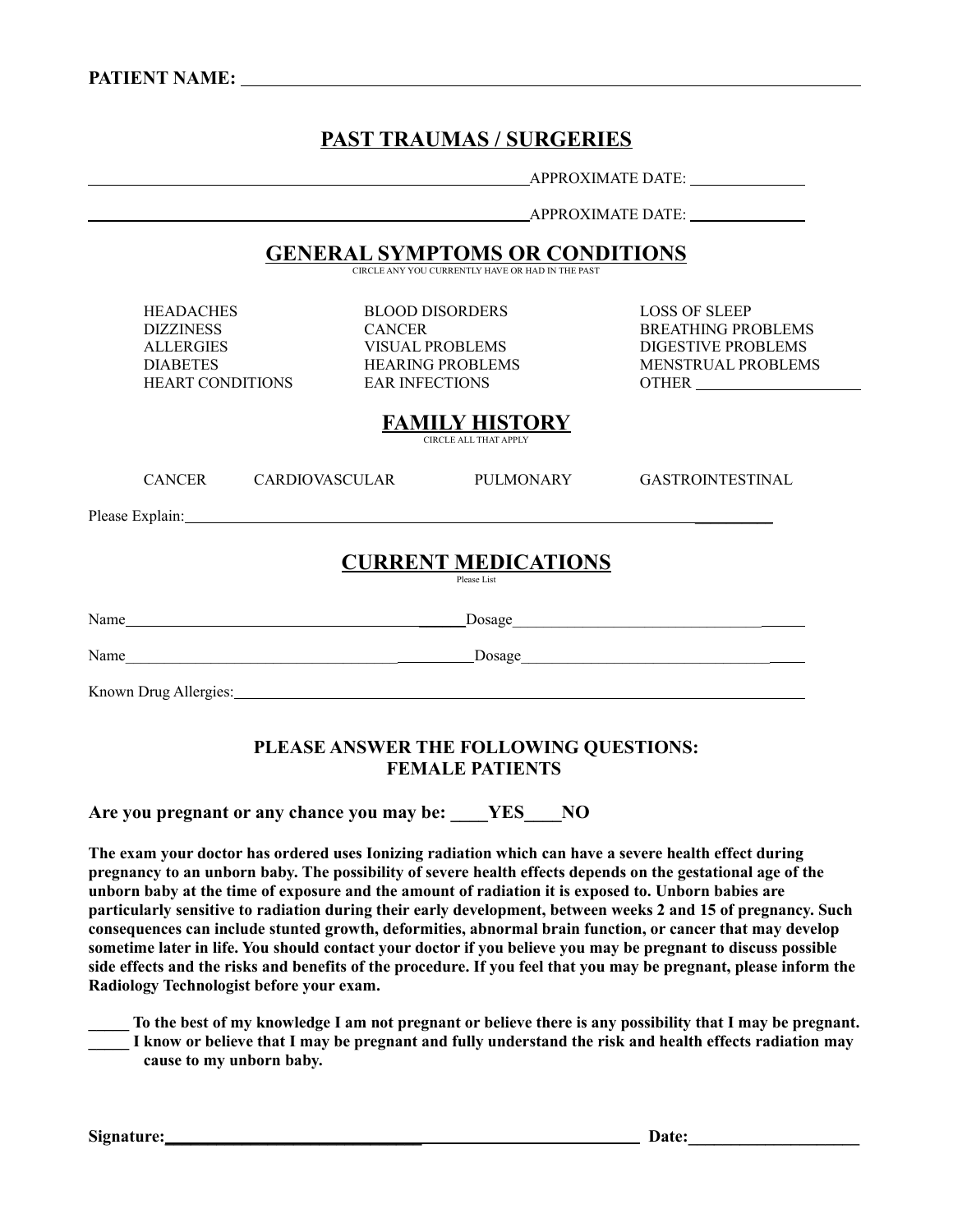## **NOTICE FOR THE POSSIBILITY OF INSURANCE DENIAL**

As a courtesy to you, we will bill your insurance directly. Please note if we bill the insurance for your services, you will not be eligible for our 'paid at the time of service' discount, which is 30-50% off our regular customary charges. However, you are always welcome to take advantage of this discount, pay the discounted price at the time of services and then bill your insurance for reimbursement. We will gladly provide you with the 'superbill'.

Your insurance company will only pay for services it determines to be reasonably necessary. If your insurance company determines that a particular service, although it would otherwise be covered, is not reasonably necessary under its program standards, your insurance will deny payment for that service. The following services may not be covered:

- Some or all x-rays
- Re-examinations
- Supplies such as ice packs, pillows, orthotics, and supplements
- Manual traction/mechanical traction
- Massage therapy
- Spinal rehabilitation and exercises
- Office visits deemed 'not medically necessary' by your insurance

# **RETURN POLICY OVERVIEW**

We do not accept returns of any products purchased at Lakeland Family Chiropractic. This will include any pillows, supports, ice packs, and nutritional supplements.

I have been informed by my doctor or staff that in my case, my insurance company may deny payment for some future services. Any quote of benefits received from the insurance company by Lakeland Family Chiropractic is only a quote and benefits will be determined by the insurance company at the time they process any claims. If my insurance company denies payment, I agree to be personally and fully responsible for payment of these services. I understand that I could choose to pay a discounted fee at the time of service.

I understand and agree that health and accident insurance policies are an agreement between the insurance carrier and myself. I understand that Lakeland Family Chiropractic will prepare any necessary reports and forms to assist me in making collections from the insurance company and I authorize Lake Family Chiropractic to release to the insurance carriers, or other payers, any and all information pertaining to my care if needed to process claims. I also authorize my insurance to pay any amount authorized directly to Lakeland Family Chiropractic to be credited to my account.

Note: Your health information will be kept confidential. Any information that we collect about you in our office will be kept confidential. If a claim is submitted to a payer, any health information attained in our office maybe be shared with the payer.

 $\overline{a}$